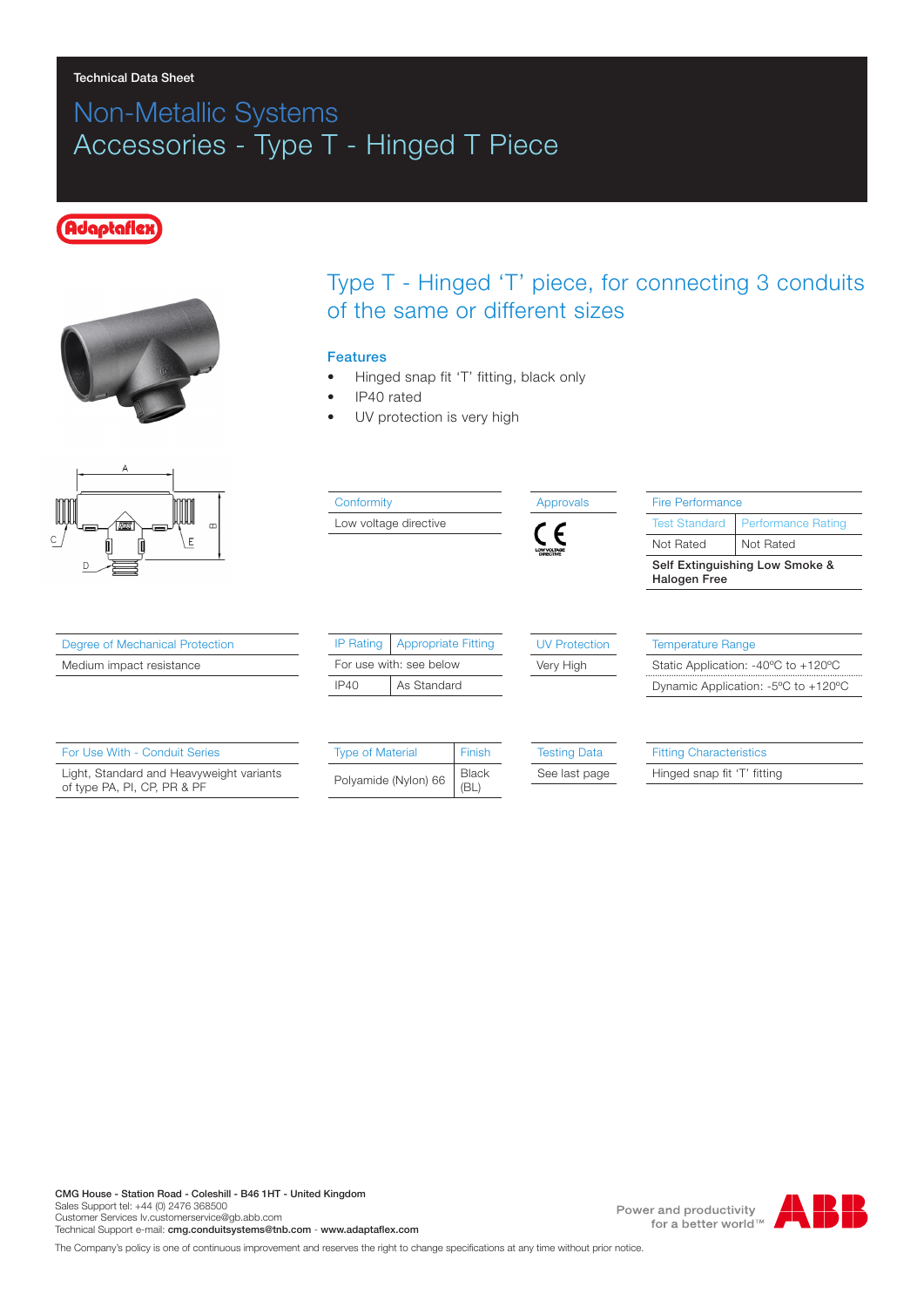# Non-Metallic Systems Accessories - Type T - Hinged T Piece

### Adaptaflex

|            | Part No<br><b>Black Body</b> | Nominal Dimensions (mm) |      | Nominal Conduit Size (mm) |      |      | Weight in    |
|------------|------------------------------|-------------------------|------|---------------------------|------|------|--------------|
|            |                              | A                       | B    | С                         | D    | Е    | grams (Each) |
| 10T        |                              |                         |      |                           |      |      |              |
|            | T101010/BL                   | 45.2                    | 31.1 | 10.0                      | 10.0 | 10.0 | 4.5          |
|            | T101310/BL                   | 45.2                    | 31.1 | 10.0                      | 13.0 | 10.0 | 4.5          |
|            | T101613/BL                   | 45.2                    | 31.1 | 10.0                      | 10.0 | 13.0 | 5.0          |
| 13T        |                              |                         |      |                           |      |      |              |
|            | T131010/BL                   | 45.2                    | 31.1 | 13.0                      | 10.0 | 10.0 | 4.5          |
|            | T131013/BL                   | 45.2                    | 31.1 | 13.0                      | 10.0 | 13.0 | 4.5          |
|            | T131310/BL                   | 45.2                    | 31.1 | 13.0                      | 13.0 | 10.0 | 4.5          |
|            | T131313/BL                   | 45.2                    | 31.1 | 13.0                      | 13.0 | 13.0 | 4.5          |
|            | T131613/BL                   | 45.2                    | 31.1 | 13.0                      | 16.0 | 13.0 | 5.0          |
| <b>16T</b> |                              |                         |      |                           |      |      |              |
|            | T161013/BL                   | 49.1                    | 34.8 | 16.0                      | 10.0 | 13.0 | 5.2          |
|            | T161313/BL                   | 49.1                    | 34.8 | 16.0                      | 13.0 | 13.0 | 5.7          |
|            | T161316/BL                   | 49.1                    | 34.8 | 16.0                      | 13.0 | 16.0 | 5.9          |
|            | T161613/BL                   | 49.1                    | 34.8 | 16.0                      | 16.0 | 13.0 | 5.9          |
|            | T161616/BL                   | 49.1                    | 34.8 | 16.0                      | 16.0 | 16.0 | 6.2          |
|            | T162113/BL                   | 49.1                    | 34.8 | 16.0                      | 21.0 | 13.0 | 6.3          |
|            | T162116/BL                   | 49.1                    | 34.8 | 16.0                      | 21.0 | 16.0 | 6.5          |
| 21T        |                              |                         |      |                           |      |      |              |
|            | T211016/BL                   | 56.5                    | 41.0 | 21.0                      | 10.0 | 16.0 | 8.5          |
|            | T211021/BL                   | 56.5                    | 41.0 | 21.0                      | 10.0 | 21.0 | 8.5          |
|            | T211316/BL                   | 56.5                    | 41.0 | 21.0                      | 13.0 | 16.0 | 8.6          |
|            | T211321/BL                   | 56.5                    | 41.0 | 21.0                      | 13.0 | 21.0 | 8.8          |
|            | T211613/BL                   | 56.5                    | 41.0 | 21.0                      | 16.0 | 13.0 | 8.4          |
|            | T211616/BL                   | 56.5                    | 41.0 | 21.0                      | 16.0 | 16.0 | 8.7          |
|            | T211621/BL                   | 56.5                    | 41.0 | 21.0                      | 16.0 | 21.0 | 8.8          |
|            | T212113/BL                   | 56.5                    | 41.0 | 21.0                      | 21.0 | 13.0 | 8.6          |
|            | T212116/BL                   | 56.5                    | 41.0 | 21.0                      | 21.0 | 16.0 | 8.9          |
|            | T212121/BL                   | 56.5                    | 41.0 | 21.0                      | 21.0 | 21.0 | 9.1          |
| 28T        |                              |                         |      |                           |      |      |              |
|            | T281021/BL                   | 64.5                    | 48.6 | 28.0                      | 10.0 | 21.0 | 13.2         |
|            | T281028/BL                   | 64.5                    | 48.6 | 28.0                      | 10.0 | 28.0 | 13.5         |
|            | T281321/BL                   | 64.5                    | 48.6 | 28.0                      | 13.0 | 21.0 | 13.2         |
|            | T281328/BL                   | 64.5                    | 48.6 | 28.0                      | 13.0 | 28.0 | 13.5         |
|            | T281621/BL                   | 64.5                    | 48.6 | 28.0                      | 16.0 | 21.0 | 13.3         |

Power and productivity<br>for a better world<sup>™</sup>



The Company's policy is one of continuous improvement and reserves the right to change specifications at any time without prior notice.